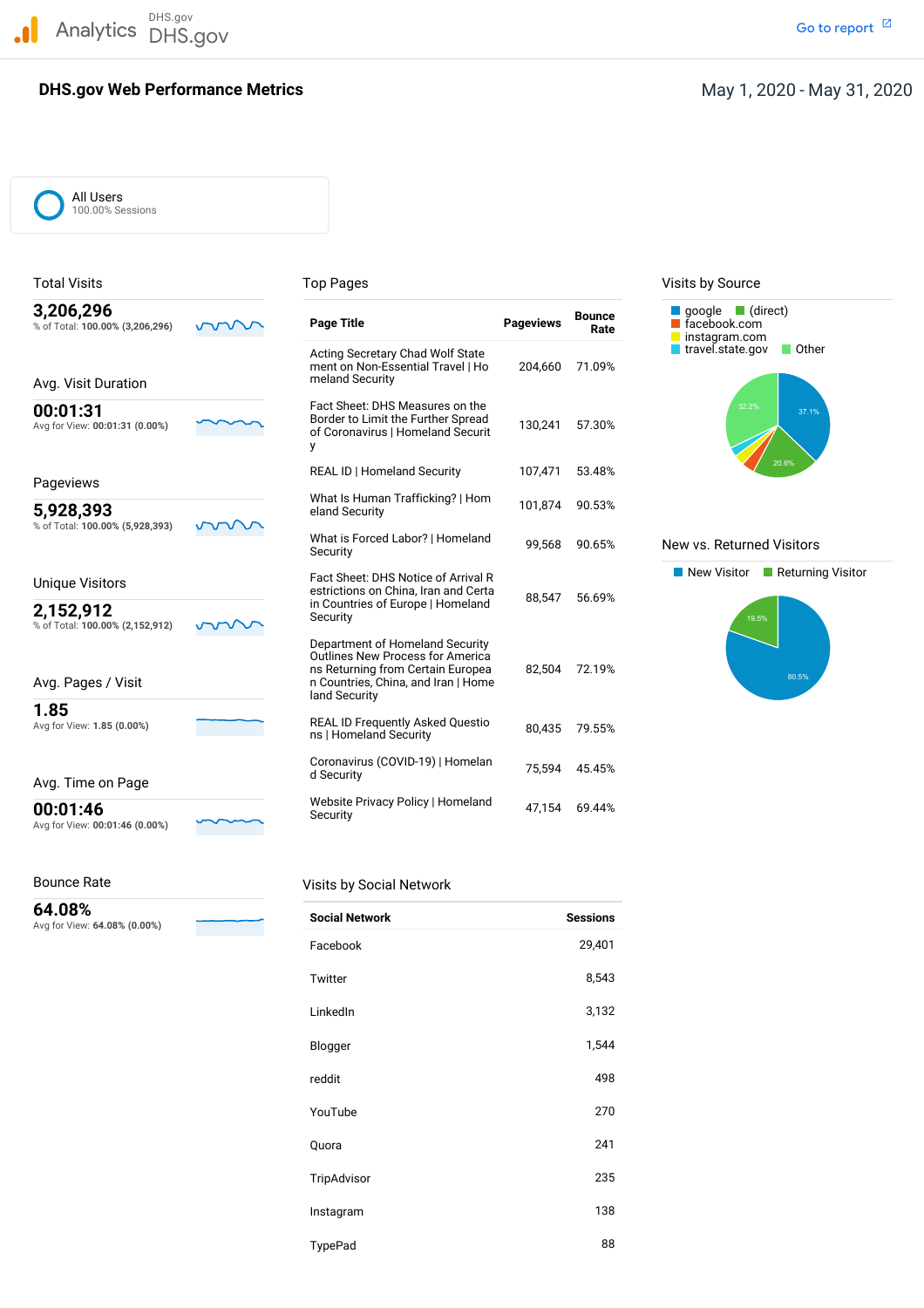DHS.gov Analytics DHS.gov and the contract of the contract of the contract of the contract of the contract of the contract of the contract of the contract of the contract of the contract of the contract of the contract of the cont

## **DHS.gov Search Performance Metrics**

Go to report<sup>[2]</sup>

## May 1, 2020 - May 31, 2020

All Users 100.00% Sessions

% of Total: 100.00% (3,206,296)

% of Total: 26.94% (3,206,296)

Visits to DHS.gov Top Internal Searches by Search Term New vs. Returned Visitors

travel restriction 1,149 0

jobs 337 0

real id and 237 0 mexico border 191 0 quarantine 191 0

**71,425 covid-19 547 b** 547 **covid-19** 

global entry <sup>310</sup> <sup>0</sup> Total External Searches (Google)

Total Internal Searches and Contract Contract Contract Contract Contract Contract Contract Contract Contract Contract Contract Contract Contract Contract Contract Contract Contract Contract Contract Contract Contract Contr



# travel travel 264 0 Avg. Visits per Visitor<br>  $\frac{863,877}{80^6 \text{ Total: } 26.94\%}$  (3,206,296)



#### Top External Searches (Google - as reported)

| <b>Page Title</b>                                                                                                                                             | <b>Sessions</b> |
|---------------------------------------------------------------------------------------------------------------------------------------------------------------|-----------------|
| <b>Acting Secretary Chad Wolf Statement</b><br>on Non-Essential Travel   Homeland Se<br>curity                                                                | 161,826         |
| Fact Sheet: DHS Measures on the Bord<br>er to Limit the Further Spread of Corona<br>virus   Homeland Security                                                 | 85,129          |
| Homeland Security   Home                                                                                                                                      | 70,909          |
| <b>REAL ID   Homeland Security</b>                                                                                                                            | 28,923          |
| <b>REAL ID Frequently Asked Questions  </b><br><b>Homeland Security</b>                                                                                       | 21,157          |
| What Is Human Trafficking?   Homelan<br>d Security                                                                                                            | 19.790          |
| Coronavirus (COVID-19)   Homeland Se<br>curity                                                                                                                | 14,147          |
| Search Job Postings   Homeland Securi<br>ty                                                                                                                   | 11,959          |
| Department of Homeland Security Outli<br>nes New Process for Americans Return<br>ing from Certain European Countries, C<br>hina, and Iran   Homeland Security | 10,601          |
| The Federal Protective Service   Homel<br>and Security                                                                                                        | 7,839           |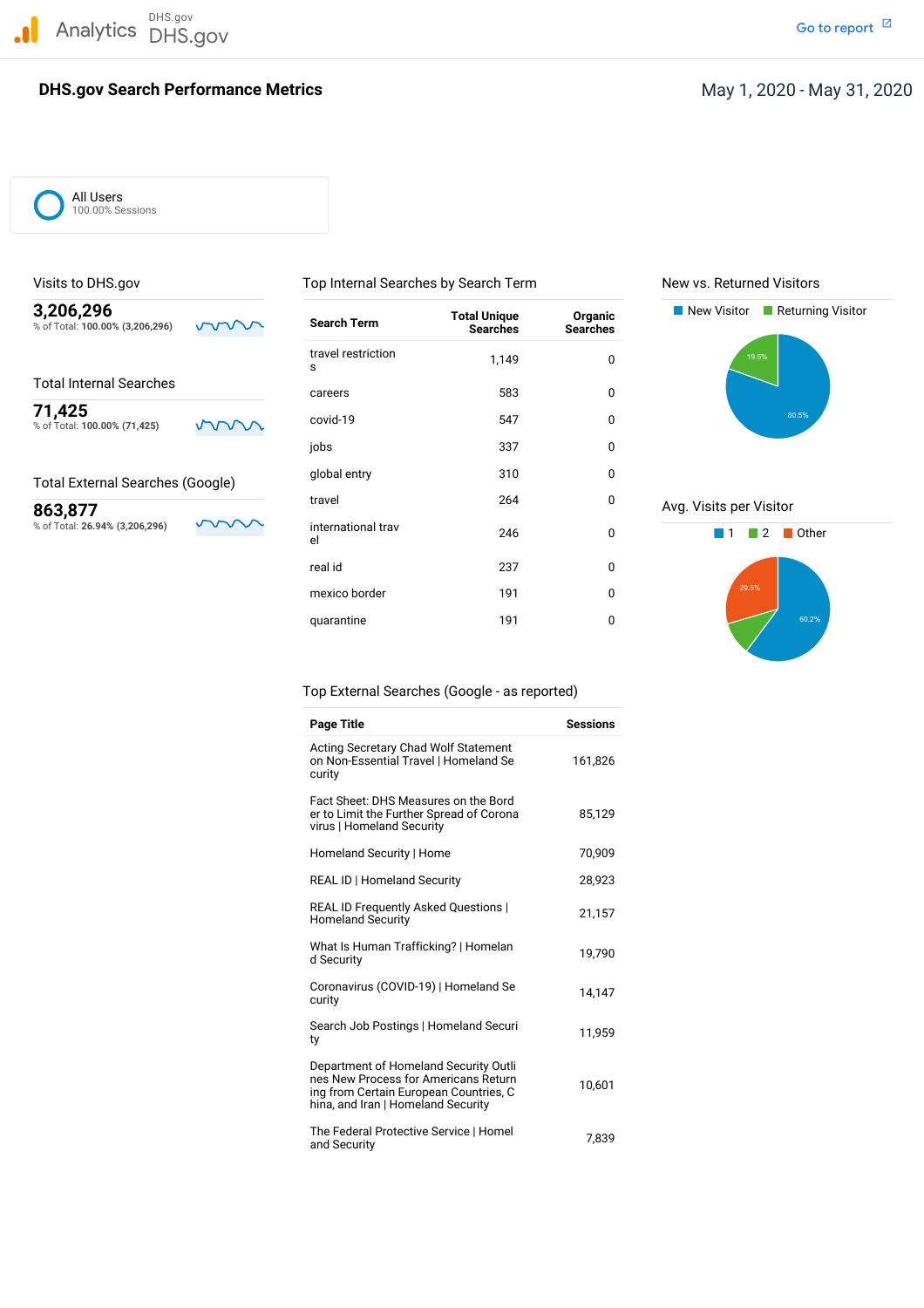# **DHS.gov Customer Satisfaction Survey**

Time Period: 05/01/2020‐ 05/31/2020

## **Overall Customer Satisfaction Score 64.85**

# **How would you rate your overall experience today? 64.37**

| <b>Answer Choices</b>                                                                                       | <b>Responses</b> | <b>Points</b> | Score        |
|-------------------------------------------------------------------------------------------------------------|------------------|---------------|--------------|
| • Outstanding                                                                                               | 418              | 100           | 41800        |
| • Above Average                                                                                             | 461              | 75            | 34575        |
| • Average                                                                                                   | 504              | 50            | 25200        |
| • Below Average                                                                                             | 134              | 25            | 3350         |
| • Poor                                                                                                      | 113              | 0             | 0            |
| Total                                                                                                       | 1630             |               | 104925       |
| Were you able to complete the purpose of your visit?                                                        |                  |               | 52.52        |
| <b>Answer Choices</b>                                                                                       | <b>Responses</b> | <b>Points</b> | Score        |
| • Yes                                                                                                       | 856              | 100           | 85600        |
| $\cdot$ No                                                                                                  | 774              | 0             | 0            |
| Total                                                                                                       | 1630             |               | 85600        |
| Would you still return to this website if you could get this<br>information or service from another source? |                  |               | 84.54        |
| <b>Answer Choices</b>                                                                                       | <b>Responses</b> | <b>Points</b> | Score        |
| • Yes                                                                                                       | 1378             | 100           | 137800       |
| • No                                                                                                        | 252              | 0             | 0            |
| Total                                                                                                       | 1630             |               | 137800       |
| Will you recommend this website to a friend or colleague?                                                   |                  |               | 78.28        |
| <b>Answer Choices</b>                                                                                       | <b>Responses</b> | <b>Points</b> | <b>Score</b> |
| • Yes                                                                                                       | 1276             | 100           | 127600       |
| • No                                                                                                        | 354              | 0             | 0            |
| Total                                                                                                       | 1630             |               | 127600       |
| Please describe your experience finding your way around                                                     |                  |               | 54.73        |
| (navigating) DHS.gov today.                                                                                 |                  |               |              |
| NOTE: Excludes "Other" responses                                                                            |                  |               |              |
| <b>Answer Choices</b>                                                                                       |                  | Points        | Score        |
| • Encountered no difficulties                                                                               | Responses<br>816 | 100           | 81600        |
| • Had technical difficulties (e.g. error messages, broken links)                                            | 39               | 0             | 0            |
| . Links did not take me where I expected                                                                    | 51               | 0             | 0            |
| . Links / labels are difficult to understand, they are not intuitive                                        | 143              | 0             | 0            |
| . Navigated to general area but couldn't find the specific content needed                                   | 306              | 0             | 0            |
| . Too many links or navigational choices                                                                    | 64               | 0             | 0            |
| . Would often feel lost, not know where I was                                                               | 72               | 0             | 0            |
| Total                                                                                                       | 1491             |               | 81600        |
| How was your experience using our site search?<br>NOTE: Excludes "Did not use search" and "Other" responses |                  |               | 44.91        |
| <b>Answer Choices</b>                                                                                       | <b>Responses</b> | <b>Points</b> | Score        |
| · Encountered no difficulties                                                                               | 406              | 100           | 40600        |
| . I was not sure what words to use in my search                                                             | 100              | 0             | 0            |
| . Results were not helpful                                                                                  | 168              | 0             | 0            |
| . Results were not relevant to my search terms or needs                                                     | 110              | 0             | 0            |
| - Results were too similar / redundant                                                                      | 30               | 0             | 0            |

61 29 **904** 0 0

0 0 **40600**

▪ Returned not enough or no results ▪ Returned too many results